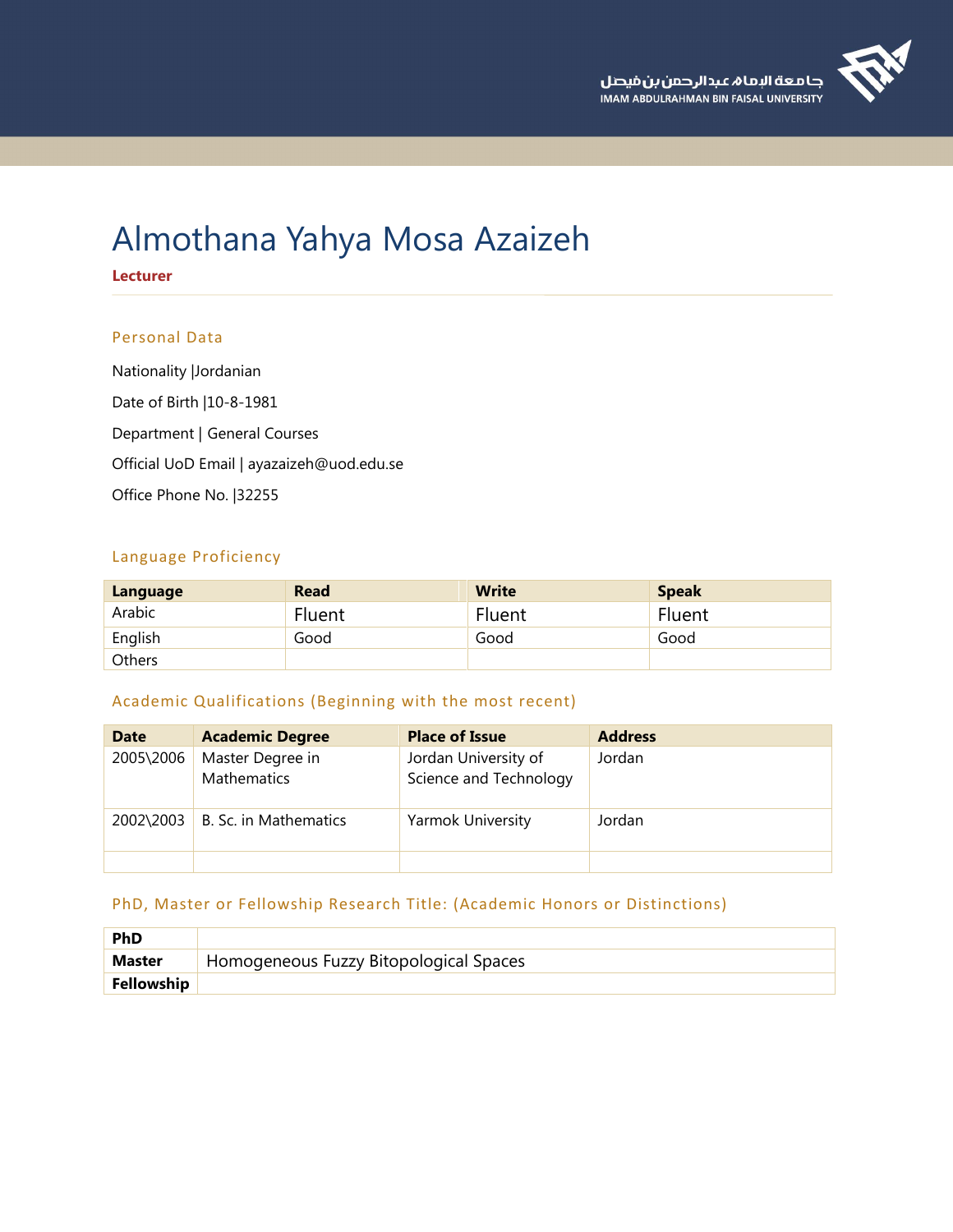

#### Professional Record: (Beginning with the most recent)

| <b>Job Rank</b> | <b>Place and Address of Work</b>      |            | Date |                |
|-----------------|---------------------------------------|------------|------|----------------|
| Lecturer        | Dammam<br>University                  | <b>KSA</b> |      | 2014-until now |
| Lecturer        | King Saud<br>University               | <b>KSA</b> |      | 2008-2013      |
| Math Teacher    | Ministry of<br>Education of<br>Jordan | Jordan     |      | 2004-2008      |

# Administrative Positions Held: (Beginning with the most recent)

| <b>Administrative Position</b> | <b>Office</b> | <b>Date</b> |
|--------------------------------|---------------|-------------|
|                                |               |             |
|                                |               |             |
|                                |               |             |

# Scientific Achievements

# **Published Refereed Scientific Researches**

(In Chronological Order Beginning with the Most Recent)

| # | <b>Name of Investigator(s)</b> | <b>Research Title</b> | <b>Publisher and Date of</b><br><b>Publication</b> |
|---|--------------------------------|-----------------------|----------------------------------------------------|
|   |                                |                       |                                                    |
|   |                                |                       |                                                    |

#### **Refereed Scientific Research Papers Accepted for Publication**

| # | Name of<br>Investigator(s) | <b>Research Title</b> | <b>Journal</b> | <b>Acceptance Date</b> |
|---|----------------------------|-----------------------|----------------|------------------------|
|   |                            |                       |                |                        |
|   |                            |                       |                |                        |

#### **Scientific Research Papers Presented to Refereed Specialized Scientific Conferences**

| Name of<br>Investigator(s) | <b>Research Title</b> | <b>Conference and Publication Date</b> |
|----------------------------|-----------------------|----------------------------------------|
|                            |                       |                                        |
|                            |                       |                                        |

#### **Completed Research Projects**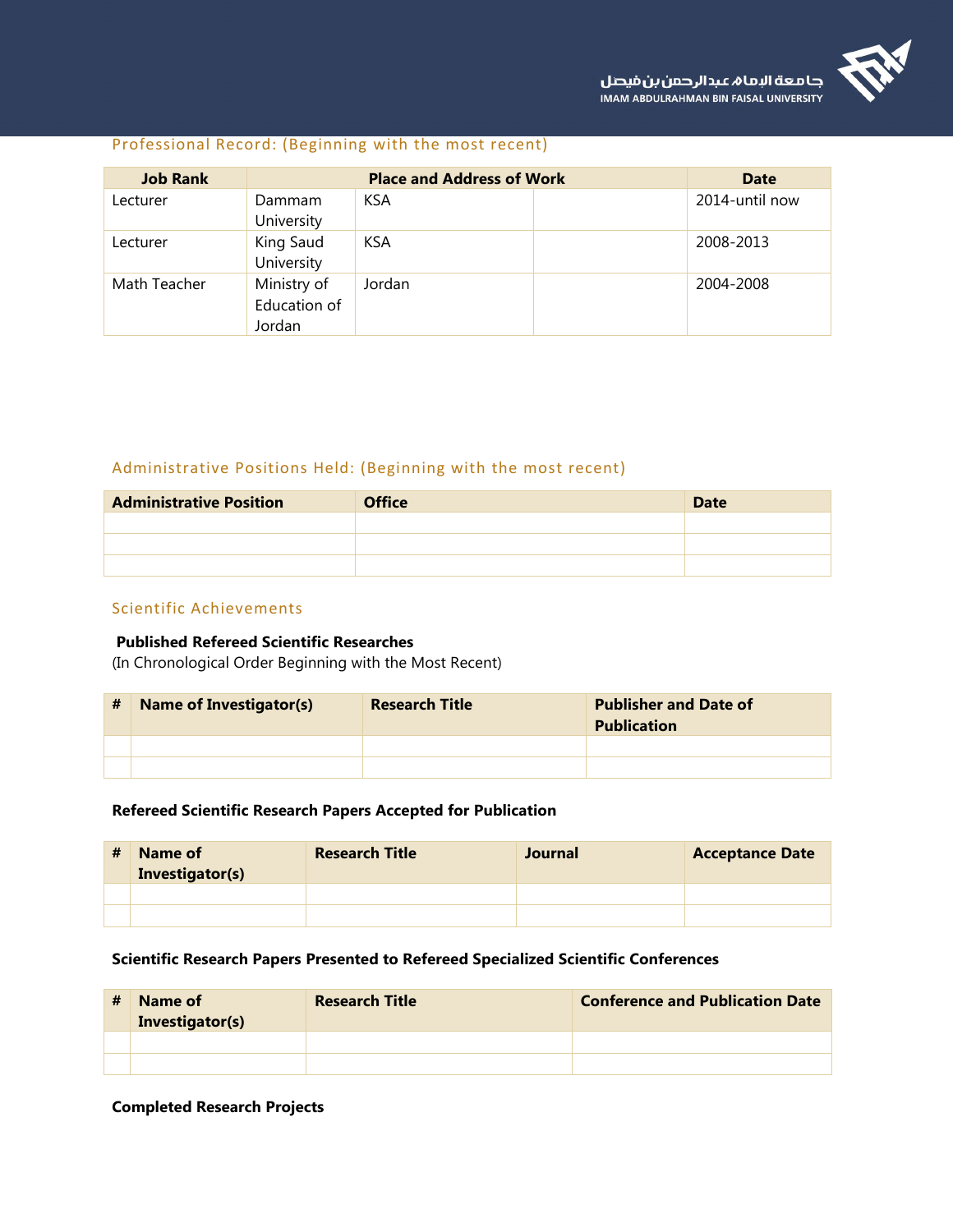

| # | Name of<br>Investigator(s)<br>(Supported by) | <b>Research Title</b> | <b>Report Date</b> |
|---|----------------------------------------------|-----------------------|--------------------|
|   |                                              |                       |                    |
|   |                                              |                       |                    |

# **Current Researches**

| # | Research Title | <b>Name of Investigator(s)</b> |
|---|----------------|--------------------------------|
|   |                |                                |
|   |                |                                |

# **Contribution to Scientific Conferences and Symposia**

| # | Conference Title | <b>Place and Date of the Conference</b> | <b>Extent of Contribution</b> |
|---|------------------|-----------------------------------------|-------------------------------|
|   |                  |                                         |                               |
|   |                  |                                         |                               |

# **Membership of Scientific and Professional Societies and Organizations**

- 
- 

# Teaching Activities

# **Undergraduate**

| # | <b>Course/Rotation Title   No./Code</b> | <b>Extent of Contribution</b><br>(no. of lectures/Tutorials. Or labs,<br><b>Clinics</b> ) |
|---|-----------------------------------------|-------------------------------------------------------------------------------------------|
|   |                                         |                                                                                           |
|   |                                         |                                                                                           |

# **Brief Description of Undergraduate Courses Taught: (Course Title – Code: Description)**

#### **Postgraduate**

| <b>Course/Rotation Title   No./Code</b> | <b>Extent of Contribution</b><br>(no. of lectures/Tutorials. Or labs,<br><b>Clinics</b> ) |
|-----------------------------------------|-------------------------------------------------------------------------------------------|
|                                         |                                                                                           |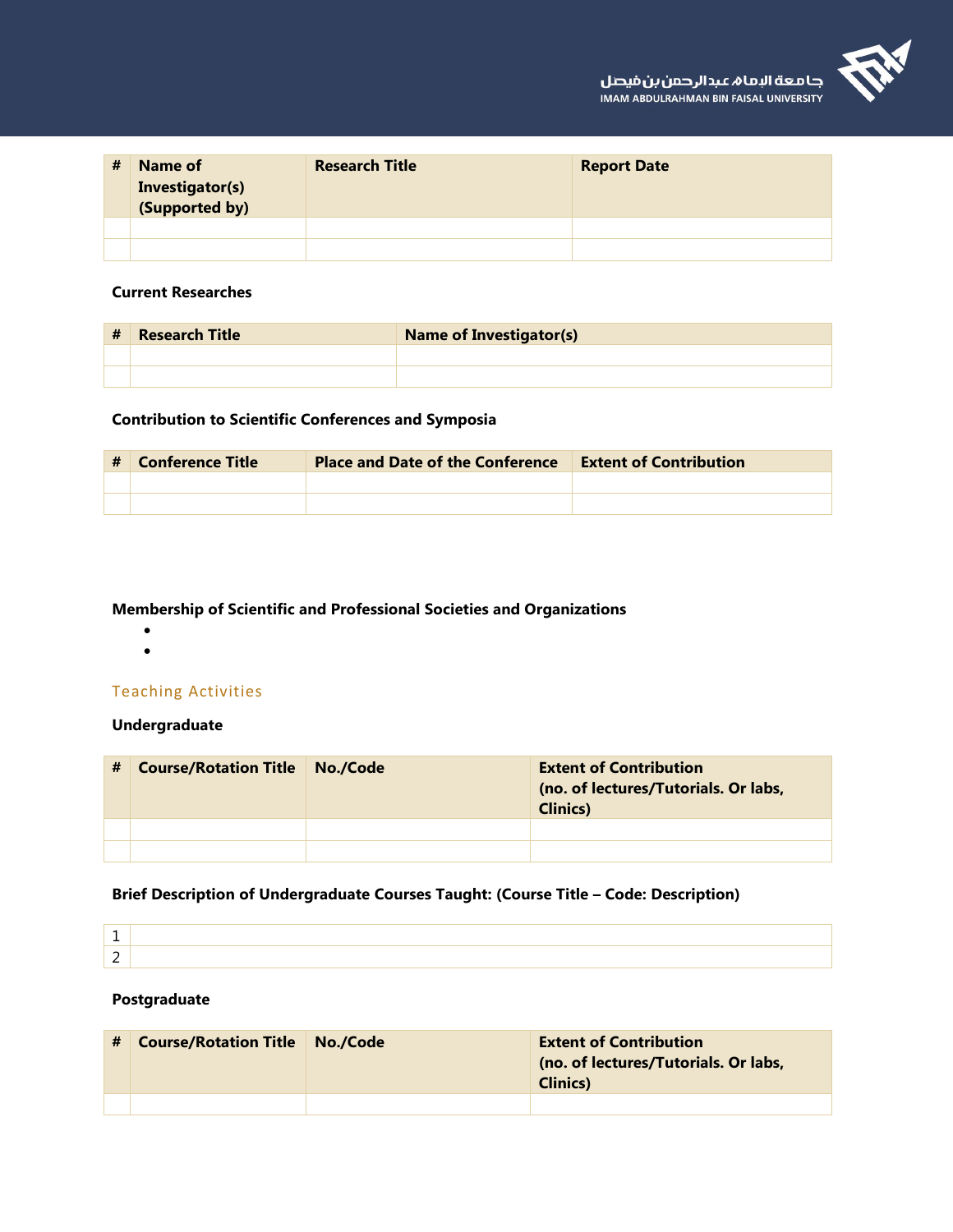# **Brief Description of Postgraduate Courses Taught: (Course Title – Code: Description)**

#### **Course Coordination**

| # | <b>Course Title and</b><br>Code | Coordinatio Co- | coordination | <b>Undergra</b><br>o. | Postgrad. | From | to |
|---|---------------------------------|-----------------|--------------|-----------------------|-----------|------|----|
|   |                                 |                 |              |                       |           |      |    |
|   |                                 |                 |              |                       |           |      |    |

#### **Guest/Invited Lectures for Undergraduate Students**

| # | <b>Activity/Course Title Subject</b><br>and Code | <b>College and University or Program</b> | <b>Date</b> |
|---|--------------------------------------------------|------------------------------------------|-------------|
|   |                                                  |                                          |             |
|   |                                                  |                                          |             |

# **Student Academic Supervision and Mentoring**

| # | Level | <b>Number of Students</b> | <b>From</b> | to |
|---|-------|---------------------------|-------------|----|
|   |       |                           |             |    |
|   |       |                           |             |    |

# **Supervision of Master and/or PhD Thesis**

| $\mathbf{u}$<br><br>T | Degree Type | <b>Title</b> | <b>Institution</b> | <b>Date</b> |
|-----------------------|-------------|--------------|--------------------|-------------|
|                       |             |              |                    |             |
|                       |             |              |                    |             |

#### **Ongoing Research Supervision**

| $\mathbf{\mathbf{\#}}$<br>Ħ | <b>Degree Type</b> | <b>Title</b> | <b>Institution</b> | <b>Date</b> |
|-----------------------------|--------------------|--------------|--------------------|-------------|
|                             |                    |              |                    |             |
|                             |                    |              |                    |             |

# Administrative Responsibilities, Committee and Community Service

#### **(Beginning with the most recent)**

#### **Administrative Responsibilities**

| #<br><b>Organization</b><br><b>Position</b><br>From |  |
|-----------------------------------------------------|--|
|-----------------------------------------------------|--|